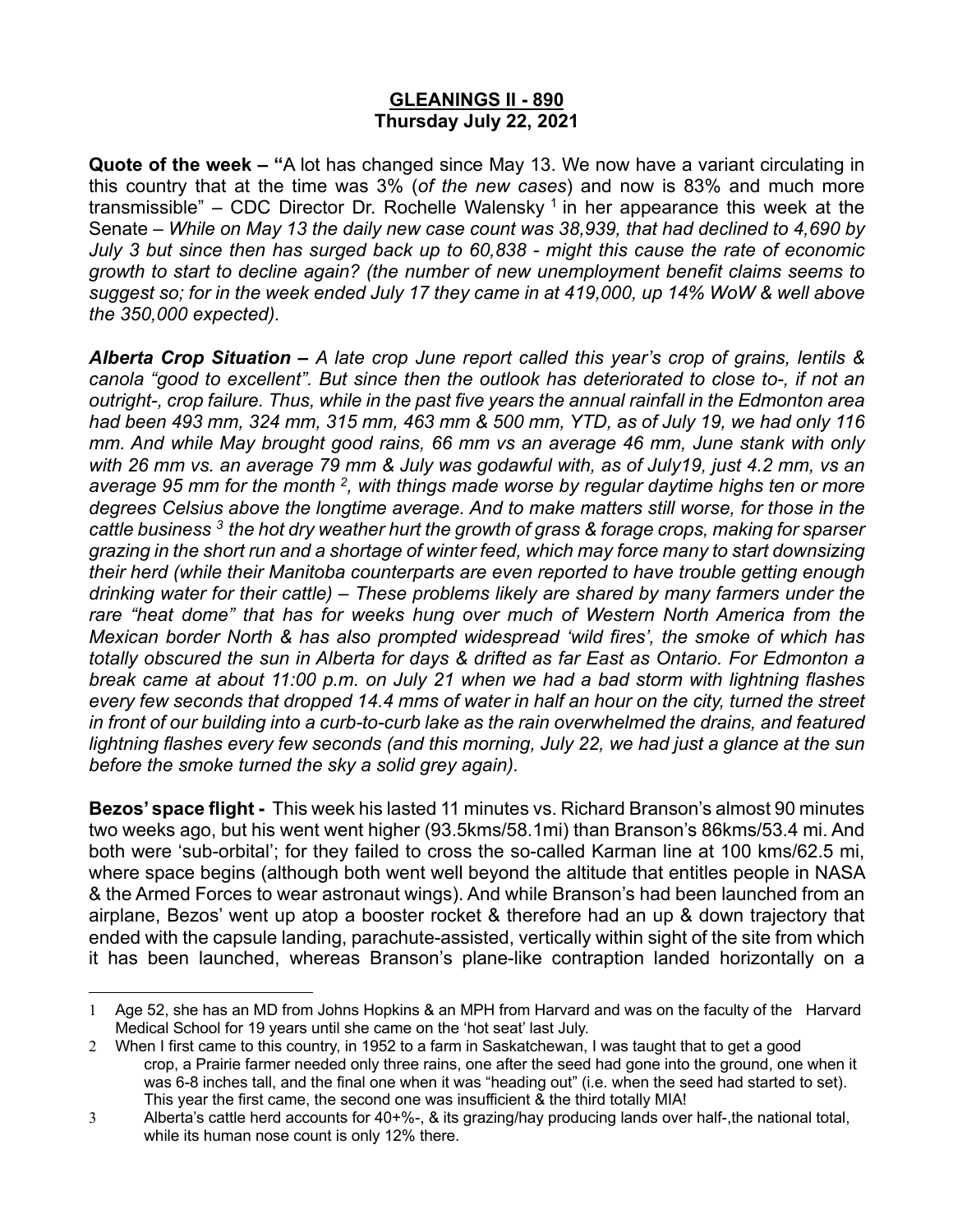landing strip. *And if, as Morgan Stanley predicts, space travel becomes a US\$1TR annual industry by 2040, Elon Musk's SpaceX-type vehicles, that will take people into space on orbital tours, will likely have a competitive edge.*

**Demographic time bomb in Israel, the West Bank & Gaza?** - The median age of Israeli Jews is 30-, & that of the Palestinians 20-, years. And the fertility rate of the non-orthodox Jews, the most productive part of the Israeli economy, is a fraction of that of both Arabs & orthodox Jews)*. So the former are 'losing the battle of the cradle' & bound to become an ever smaller minority in the land between the Jordan River & the Mediterranean (as all Jews together now also have become, albeit still by only a tiny margin). Add to that the fact that 70% of those in Gaza & the West Bank are below the age of 30 & have lost faith in the septuagenarians & octogenarians who control the PLA (whom they consider as little more than handmaidens of 'the occupier'), this is a harbinger of possible instability in Israel to the point it may not be around to celebrate its centenary 27 years hence.* 

**Global food crisis in the making? –** According to the UN COVID-19 has dealt a major blow to its efforts to end world hunger & malnutrition by 2030. For, after declining for almost two decades, the growth in the number of undernourished people in low-, and middle-, income countries soared from about 10MM in 2018 & 15MM in 2019 to over 110MM in 2020. Last year the number of people in the world regular access to food increased by 320MM, as many as in the previous five years combined. And it reported that the sharp rise in food prices has left 2.4BN people (30% of the global population) "without adequate food".

**Interest rate outlook –** On Monday July 19 the 10-year UST yield slipped below 1.20% (nearly twice the 0.63% a year ago) for the first time in five months. According to Myles Bradshaw, JPMAM's Head of Aggregate Fixed Income Strategies, thi was due to "demand for a safe asset as equities move higher". Wall Street strategists expect this yield will move higher & have a median forecast rate of 1.75% by yearend. And Subadra Rajappa, Head of Societe Generale's Rate Strategy says " We believe risks are skewed towards higher yields" & UBS "We see 10 year yields rising back to 2.00% over the coming year" – *Compare that to the 0.99% five year*  fixed mortgage rate I saw advertised the other day in my bank (that will encourage more building *of more oversized, badly built houses on postage stamp-sized lots 'in the boonies' that will warp municipalities' budgets & lay waste to more quality farm land?).* 

**More (dangerous) Putin imperialist dreaming? -** On July 12, three days before the Biden-Merkel meeting, he published a 5,000 word article entitled On the Historical Unity of Russians and Ukrainians in which he revisited many of the talking points he has advocated during the past seven years of their undeclared war. In it he reiterates his frequently voiced conviction that they are "one people", blames the collapse of their bilateral ties on foreign plots & anti-Russian conspiracies, questions the legitimacy of Ukraine's borders, claims, as a matter of fact, that "Russia was robbed" and concludes that Ukraine's statehood depends on Moscow's consent – *While this suggests his territorial ambitions are alive & well and will remain a threat to peace on the Continent, seeking to whip up nationalistic fervour at home has historically often not been a sign of domestic political strength!* 

**New oil production on Latin America's North Coast -** For almost four decades to 2014, ExxonMobil & Shell looked for oil off the coast of Surinam & Guyana, drilling forty-some dry holes. So Shell gave up & Exxon found two new partners in Hess (30%) & Nexen CNOOC (25%). And their luck smiled; for since then they have since struck oil in 15 of 19 holes in 1.3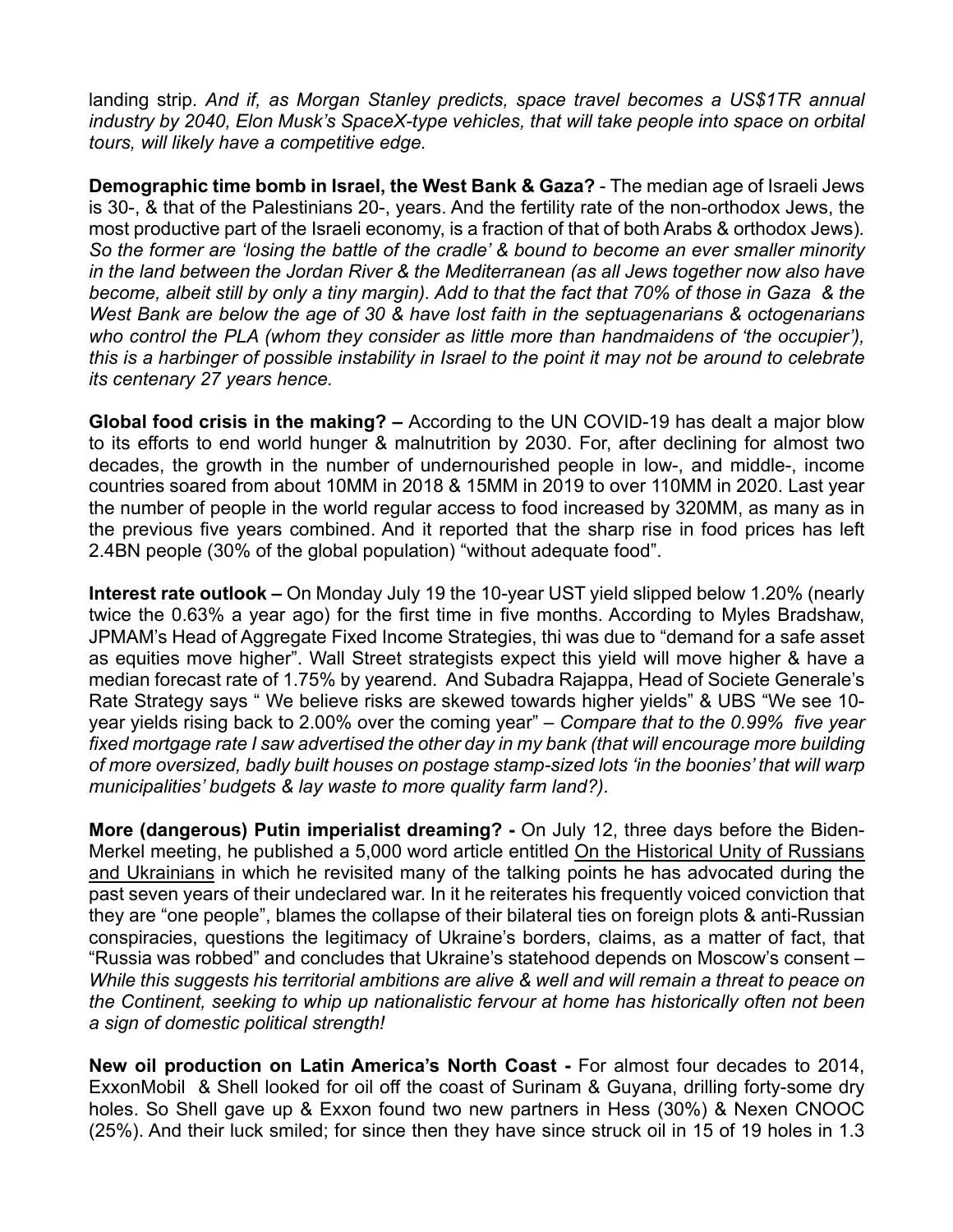mile-deep water on only part of the 10,300sq. mi. Stabroek bloc, 120 miles off the coast of Guyana that is increasingly looking like 'an elephant' – *But going forward it may be less clear sailing than anticipated; for last year's election in Guyana produced a less oil company-friendly government & in May a law suit was launched by an indigenous tourist guide & the former head of Transparency Guyana charging that development of this resource violates the government's legal duty to "protect the right of future generations to a healthy environment".* 

**Nordstream 2 –** This involves twin, 1.95TCF annual capacity, Gazprom-owned natural gas pipelines under the Baltic Sea to Germany that Russia has now finished building to limit the Ukraine's ability to interfere with the movement of gas to Western Europe across its territory (*its similar-sized Nordstream 1 facility was completed almost a decade*) ago. While Trump's opposition tthereo had been a major source of friction between the two governments, But Biden has now settled with the lame duck German Chancellor Angela Merkel on a deal whereby Germany has agreed to 'deal with Russia' if it were to threaten Europe's energy security & to support the Ukrainian government to the tune of US\$1BN, while the US has undertaken to 'promote and support' investment in Ukraine (that is not very happy about this since it has been extracting an estimated US\$2BN in "transit fees"annually from Russia). This may be the work of Secretary of State Antony Blinken who, in 1987, when President Reagan was picking a fight with the Kremlin over another pipeline to move Russian gas to Western Europe, wrote a book Ally versus Ally : America, Europe and the Russian Pipeline Crisis.

**Outcome the Founding Fathers didn't anticipate? –** Today 20 'red' states with 12.4% of the US population account for 36 of the most obstreperous of the GOP's'50 Senators. The smallest, Wyoming, has one Senator per 289,000 citizens & the largest, Wisconsin, one per 2,992,000, while California & New York have one for every nearly every 20MM citizens .

**Taming the market power of GAFAM (Google, Apple, Facebook, Amazon, Microsoft)? -** Last March Biden named Lina Khan, an Associate Professor at Columbia Law, to be Chair of the FTC (Federal Trade Commission) & on June 15 the Senate confirmed her appointment. Now age 32, she came at age 11 with her parents to the US from Pakistan & got her JD from Yale in 2017, the same year she confirmed her reputation as a "progressive antitrust expert" with an article in the Yale Law Journal entitled Amazon's Antitrust Paradox. And Biden has now followed up on that with a July 7 EO (Executive Order) instructing the FTC to "develop new policies for large Internet platform acquisitions", and with the appointment of two other noted antitrust activists, "long-time Google foe" Jonathan Kanter (age 47) as Assistant Attorney-General to head the DoJ's Antitrust Division (that last October filed a suit against Google, the first such action against a tech giant since that against Microsoft in the 1990s) & a "leading Big Tech critic" Columbia law professor Tim(othy) Wu (age 50) as Special Assistant to the President for Technology and Competition policy – *Taccording to the IMF ever larger & more powerful companies undermine the efficacy of monetary policy as a tool for managing the economy; for the bigger the companies, the more market power they have. And the more market power they have, the greater their scope for hiking 'price markups' (the ratio of a good or service's price to their marginal cost of production), and the bigger the price markup, the greater the companies' profitability (noting that in the advanced economies price markups have risen by 30+% in the past four decades [while according to the US Commerce Department's BEA (Bureau of Economic Analysis), whereas from 1950 to 1980 'compensation to employees' had risen from 53% to 56% of GDP while corporate profits had remained stable at 18%, by 2020 the former has eroded to back to 53% & the latter risen to 21%].*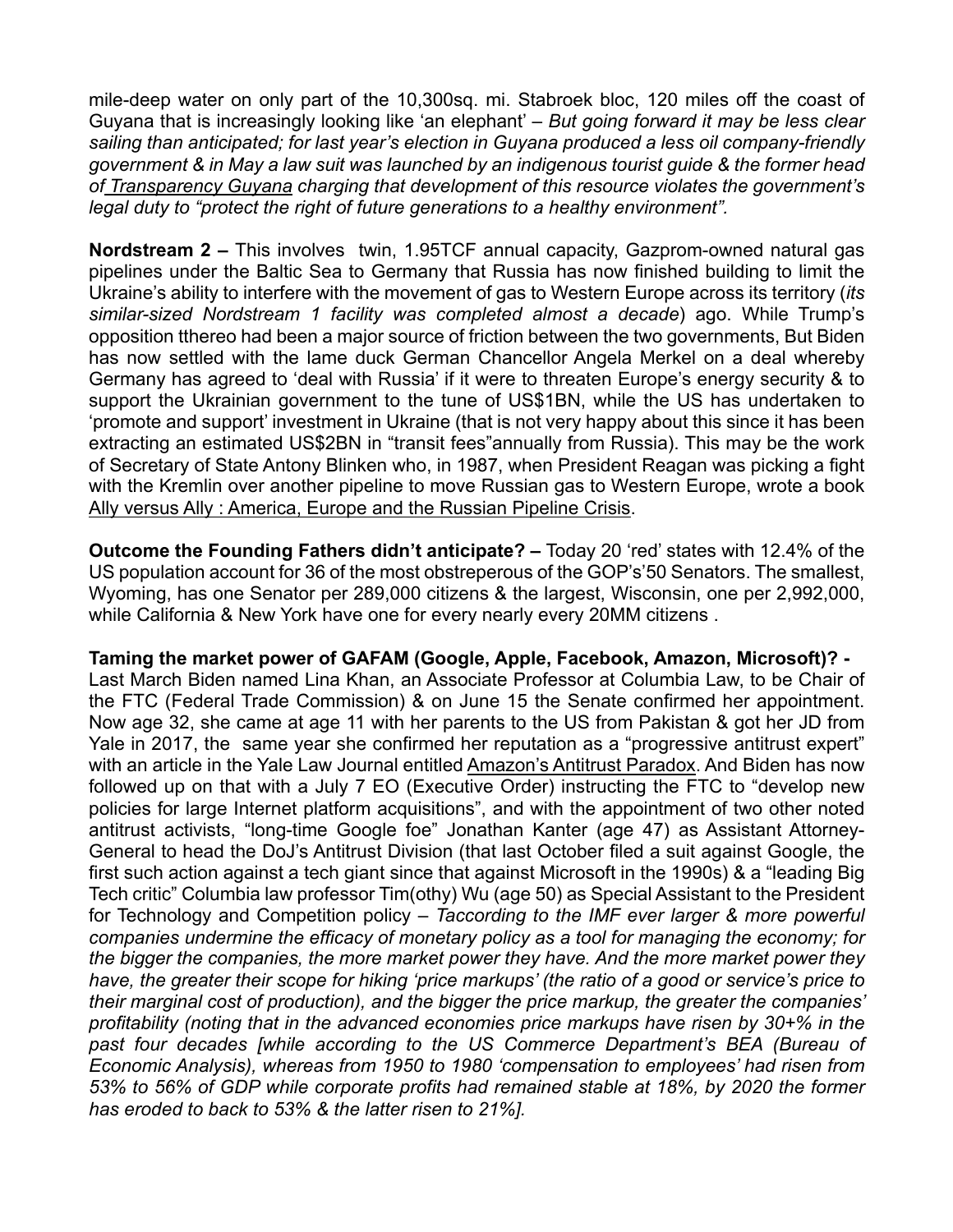### **SEIZING THE OPPORTUNITY FOR A PRO-GROWTH, POST PANDEMIC WORLD (IMF, George Okamoto)**

- Since March 2020 governments have provided US\$16TR (*19% of 2020 global GDP*) in fiscal support & central banks increased their balance sheets by US\$7.5TR/*50%, the lion's share of the latter accounted for by the Fed, the ECB & the BoJ*. Government deficits are *now* the highest they have been since WW II, and central banks have provided more liquidity in the past year than they had in the previous ten combined. All this was needed since our research indicates that otherwise last year's recession, the worst since the Great Depression *of the 1930s,* would have been 3x as bad.
- But in the years ahead policy makers must engineer a fundamental shift from saving their economies from collapse to strengthening their economies for the future with growth-oriented reforms. For compared to our January 2020 expectations COVID-19 prompted a US\$22TR *global* output loss, and the same energy that has been put into vaccination must now be put into policy-making to make up for that lost output.

*But the Biden Administration & the Trudeau government seem more interested in divvying up-, than growing-, the pie and German & other European policy makers' focus may be more on repairing the recent flood damage rather than on growth per se. And proportionately the biggest output losses were in parts of the world (Emerging markets ex China – 8%, Latin America & the Caribbean - 6.5% and SubSahara – 5.6%, vs. a global average of 2.8%), where governments & central banks have least scope for economy-strengthening policy-making* 

*The writer (age 36) is California-born with a BSc in Computer Information Systems from California Polytech & an MPP (Master's degree in Public Policy) from Georgetown University (with some time at Oxford). While Trump had named him, & he acted as an Assistant Secretary of the Treasury, first for International Markets & Investment and then for International Finance and Development, he was never confirmed by the Senate for either position. And he has been the IMF's First Deputy Managing Director since March 2020.*

#### **OPEC+ AGREES TO OIL SUPPLY BOOST AFTER UAE, SAUDI REACH COMPROMISE (BOE Report)**

- On Sunday July 18 its members agreed to *hike production to* cool oil prices from their 2 1/2 year highs as the global economy recovers from the pandemic. Last year's, economic slump had induced OPEC+ to reduce output by 10MM bbld although since then it had restored 5.8MM bbld thereof & this agreement will hike that by another 2MM bblds more (in 5 monthly 400,000 bbld monthly increments starting in August) & will phase out the other (2.2MM bbld?) *in instalments* by September 2022.
- This is the same deal that foundered two weeks ago (since *OPEC decisions require unanimity)* on UAE's petulance about not having its baseline oil production level hiked

to reflect the fact that it had increased its capacity by about 20%. But it now has gotten a baseline increase that UAE Energy Minister Suhail bin Mohammed al-Mazroui told the press "We are happy with" but refused to answer questions about (*since* he got *only half the 6MM bbld baseline hike he had demanded but didn't really need?).*